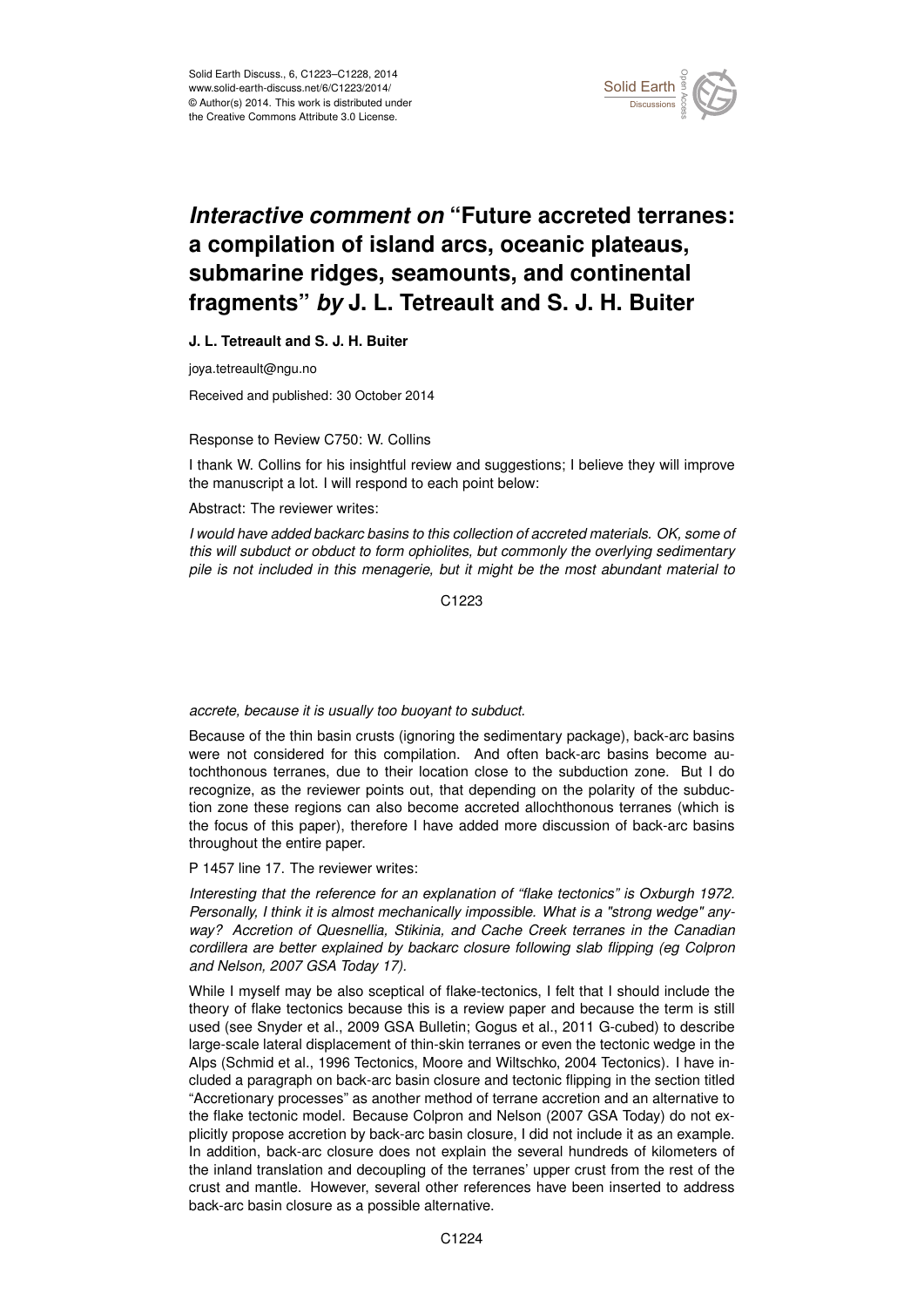P 1473 line 15. The reviewer comments:

*I would suggest that the most common way to form microcontinental ribbons, at least for the SW Pacific, is by extension and rifting from the active continental margin during subduction retreat (read Schellart papers). This is the way most backarc basins form, with the retreating arc and forearc becoming isolated as the continental ribbon. However, this process does not explain the continental fragments embedded in the Atlantic Ocean floor, and other processes such as heterogeneous hyper-extension of passive margins along pre-existing structural discontinuities, are required to form them.*

This is a good point and an embarrassing oversight on my part, especially since I include many continental fragments from the eastern coast of Australia, which have formed from back-arc spreading! I have corrected this and thank the reviewer for catching this omission.

P 1476 line 1. The reviewer writes:

*It is stated that "FATs will combine before accreting onto a continent". Note that the microcontinental ribbons in the SW Pacific are on the upper plate, inboard from the active subduction zone, with the Pacific plate as the primary subduction driver. I would argue that FAT combination is a necessary condition for accretion, such as in the SW Pacific. If the oceanic plateau is on the primary subducting plate, the delay in its conversion to eclogite is the reason why it remains buoyant and thus "collides" with the continental ribbon. Both can then be accreted onto the continent as a composite terrane.*

I definitely agree with the reviewer on the point that composite FATs will most likely lead to accretion. And as the study of Johnston (2008 Annual Reviews of Earth Planet Sci) showed, the preconception that many of the small terranes forming the North American Cordilleran were joined to North America by separate and numerous subduction and accretion events was replaced by the concept of terranes combining offboard the continent before the final accretionary event to North America. However, I would not use as strong as a term as "necessary condition" to describe terrane accretion. Obviously,

C1225

small submarine ridges, island arcs, oceanic plateaus, etc can accrete to a continent without first colliding and combining with another FAT (and there are many examples in my manuscript of accreted which are now supplemented with modern examples of terrane accretion). I believe my wording in the section "composite terranes" was strong enough to suggest that composite FATs will indeed collide and accrete rather than subduct. So I will leave the section as it is.

P 1478 line 18. The reviewer comments:

*The statement: "The ability of continental crust to subduct has been documented in the coesite found in exhumed ultrahigh pressure terranes" might be correct, but it is a corollary that these units came back to the Earth's surface. Hyper- extended crustal fragments in subducting oceanic crust will obviously be dragged into the mantle, but then it becomes an issue of fragment size if it returns, when buoyancy contrast becomes sufficient to induce slab breakoff. Clearly, breakoff is required to get such fragments back to the surface, largely by a process of isostatic rebound.*

After re-reading my paragraph, I can see why the reviewer was confused and responded to that statement as such. I think that paragraph is supposed to be in the next section ("From FAT to accreted terrane") and that sentence itself is awkwardly placed. I have rewritten that paragraph to better suit the section it is in and moved the statement about continental crust subductability to the following section. I have addressed exhumation in the new paragraph.

## P 1480 line 13. The reviewer writes:

*To understand the fate of lower crustal material along active plate mar- gins, one needs to go no further than the study by Hyndman et al 2005. GSA Today 15. They provide compelling evidence that the wide backarc (orogenic) regions are invariably hot because of shallow asthenosphere convection, facilitated by water derived by dehydration of the underlying subducting slab. See their subsequent papers as well. Thus, delamination is not nearly as important as convective removal of arc-type lower crust, which is*